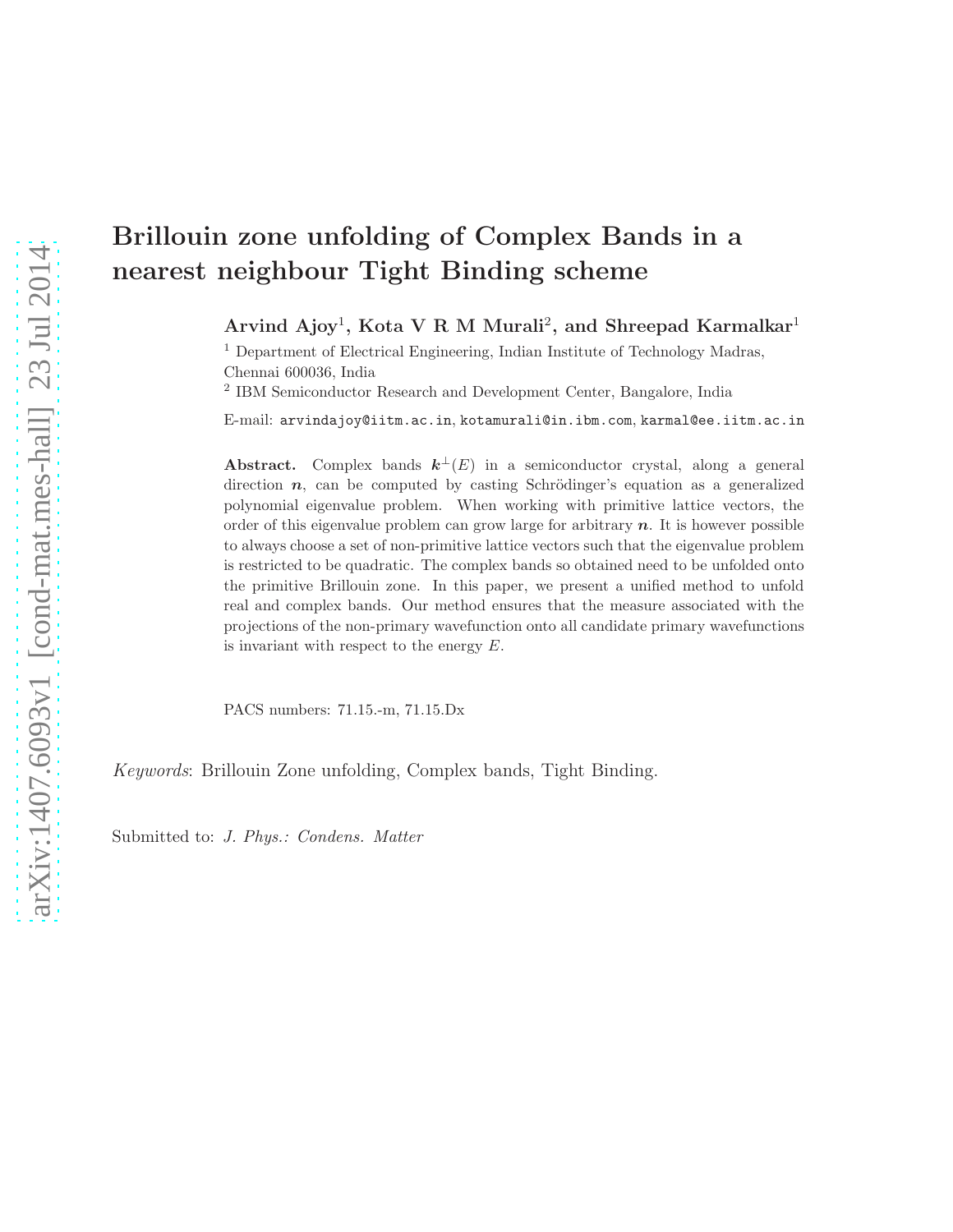# 1. Introduction

Complex bandstructure  $k(E)$  describes the properties of both propagating and evanescent electronic states in semiconductor crystals. Evanescent states have imaginary or complex wavevectors and govern tunneling phenomena [\[1\]](#page-13-0) in semiconductor devices. The relative importance of these phenomena has increased with every reduction in the dimensions of these devices. Complex bandstructure is also used to predict barrier heights of metal-semiconductor interfaces [\[2\]](#page-13-1) and band lineups at semiconductor heterointerfaces [\[3\]](#page-13-2), via the theory of Virtual Induced Gap States (ViGS). An accurate computation of complex bandstructure is hence essential for the continued scaling and materials engineering of electronic devices, with an aim of improving performance.

Of the many approaches to bandstructure calculation, the  $sp^3d^5s^*$  nearest neighbour empirical tight binding method [\[4,](#page-13-3) [5\]](#page-13-4) has proven to represent a good trade-off between accuracy and computational efficiency. Complex bands along a given transport direction  $n$  can be computed within this framework by casting Schrödinger's equation as a Generalized Polynomial Eigenvalue Problem (GPEP), as described in [\[6\]](#page-13-5) for the [001] direction. This method can be extended [\[7\]](#page-13-6) to a general  $n$ , by working with a set of primitive lattice vectors  $u_1, u_2, u_3$  that are adapted to the plane perpendicular to  $n$ , i.e.  $u_1 \cdot n > 0$  and  $u_2, u_3 \perp n$ . As shown in Figure [1](#page-2-0) and described in Section [2,](#page-2-1) the order of the GPEP depends on  $n$ , since  $u_1$  is not necessarily parallel to  $n$ .

Hence, the computation of complex bands along an arbitrary  $n$  could involve a GPEP of large order. Moreover, arbitrary extrinsic strain can lead to a GPEP of large order even for transport along simple directions like [111]. Robust solution of a GPEP of large order is a challenging [\[8\]](#page-13-7) problem, sometimes introducing large errors. The order of the GPEP can be limited to be quadratic, even for arbitrary  $n$ , by working with a non-primitive set of lattice vectors [\[9\]](#page-13-8)  $f_1, f_2, f_3$  such that  $f_1 \parallel n$  and  $f_2, f_3 \perp n$ . Energy bands obtained using this non-primitive cell correspond, however, to primitive cell energy bands that have been folded onto the smaller, non-primitive Brillouin zone. These bands have to be unfolded onto the primitive Brillouin zone.

Zone folding and unfolding have been studied extensively for the case of real bands [\[10,](#page-13-9) [11,](#page-13-10) [12,](#page-13-11) [13,](#page-13-12) [14,](#page-13-13) [15\]](#page-13-14). Computation of real and complex bands differ in their choice of basis, Bloch sums [\[16\]](#page-13-15) (which represent the full periodicity of the lattice) for the former, whereas Layer Bloch sums [\[6\]](#page-13-5) (which only represent periodicity in directions perpendicular to  $n$ ) for the latter. Further, unlike wavefunctions with real wavevectors, those with complex wavevectors need to be normalized carefully. The imaginary part of the wavevector enters into the normalization constant. Ignoring this yields different measures for the norm of the wavefunction for different  $Im(\mathbf{k})$ . It is hence not obvious whether the zone unfolding method derived for real bands can be used to unfold complex bands along a general  $\boldsymbol{n}$ . Note that [\[9\]](#page-13-8) applies the scheme available for real bands to the case of complex bands without providing any rigorous justification.

In this paper, we show rigorously that the method of unfolding can indeed be used for complex bands too, provided some modifications are included. Our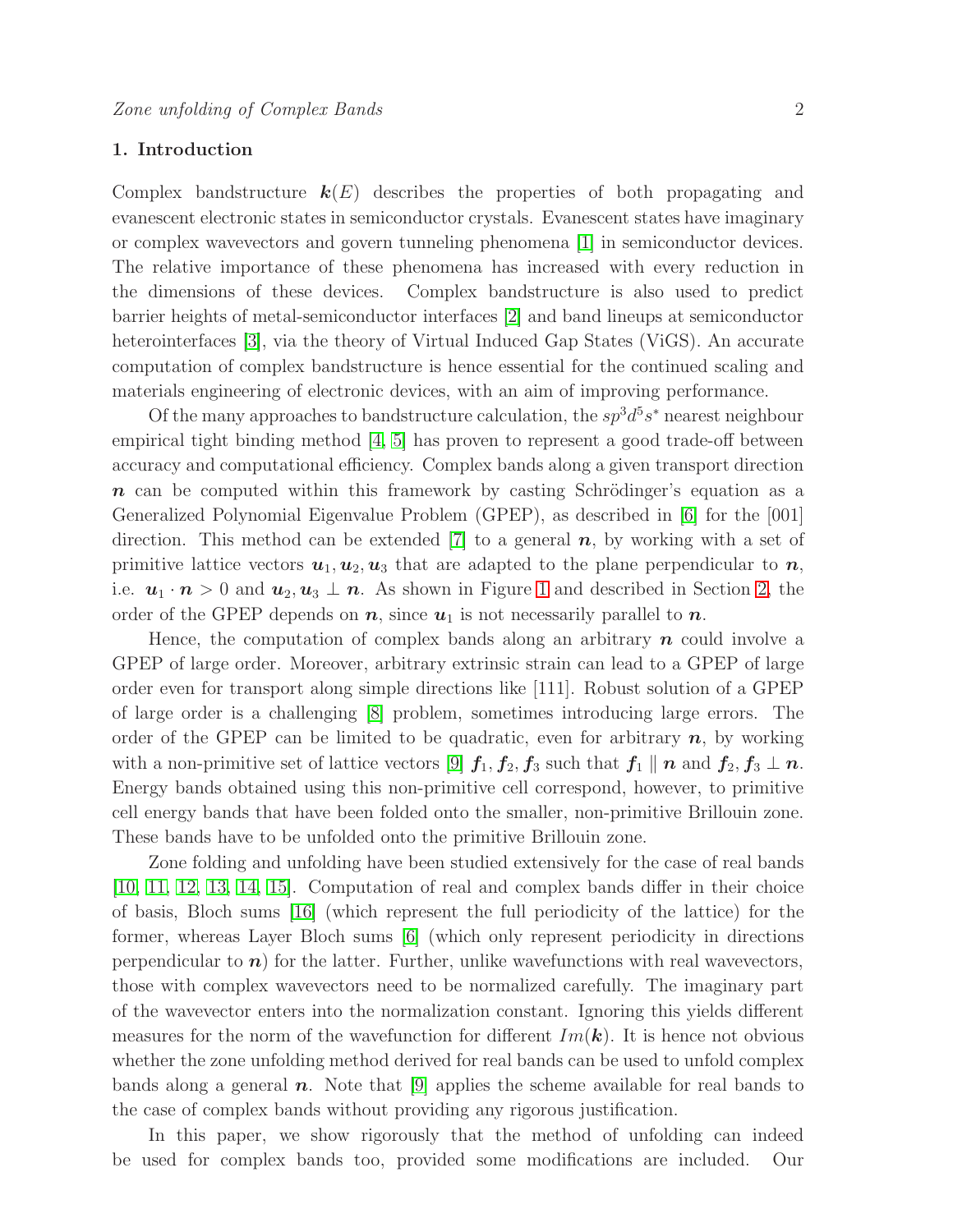

<span id="page-2-0"></span>Figure 1. Two dimensional crystal showing primitive and non-primitive lattice vectors adapted to the line perpendicular to transport direction  $n$ . The crystal has a square lattice and a motif consisting of one  $\circ$  (at  $\nu = 0$ ) and one •. In each case, the motif is outlined by a dashed line and shaded gray. (a) Primitive cell when  $u_1 \parallel n$ . (b) Primitive cell when  $u_1 \nparallel n$ , using the same motif as in (a). (c) Primitive cell for the same **n** as in (b), but with a motif such that  $\bullet$  is within the cell. (d) Non-primitive cell  $(\mathcal{N}_c = 5)$  for the same n as in (b). In cases (a), (b), (c), the numbers indicate the  $s_1$  values (see [\(1\)](#page-2-2)) of the nearest neighbours of the • of the motif. The corresponding GPEP [\(5\)](#page-3-0) is of order  $\mathcal{O} = 2 \times \max(|s_1|)$ .

modifications ensures that the measure associated with the projections of the nonprimary wavefunction onto all candidate primary wavefunctions is invariant with respect to the energy  $E$ , for real and complex bands. This invariance is especially important when the supercell technique [\[12\]](#page-13-11) is used to compute the bandstructure of disordered materials.

This paper is structured as follows. In Section [2,](#page-2-1) we setup notation and describe the method of computing complex bands along a general  $\boldsymbol{n}$  using plane adapted primitive lattice vectors. Section [3](#page-4-0) deals with using non-primitive vectors, and presents the modified zone unfolding method. Finally, Section [4](#page-11-0) applies our method by to the case of complex bands along the [110] direction in Silicon and summarizes the paper.

#### <span id="page-2-1"></span>2. Complex bands using a primitive unit cell

The primitive vectors  $u_1, u_2, u_3$  are constructed using the method described in [\[17\]](#page-13-16). A point in the lattice is represented as

<span id="page-2-2"></span>
$$
\rho(s_1, s_2, s_3) = s_1 \mathbf{u}_1 + \underbrace{s_2 \mathbf{u}_2 + s_3 \mathbf{u}_3}_{\rho^{\parallel}(s_2, s_3)} \tag{1}
$$

where  $s_1, s_2, s_3$  are integers. Correspondingly, a vector in reciprocal space is  $\mathbf{k} = \mathbf{k}^{\parallel} + \mathbf{k}^{\perp}$ , such that  $k^{\perp}$  is along n. The crystal is constructed by associating a motif of atoms with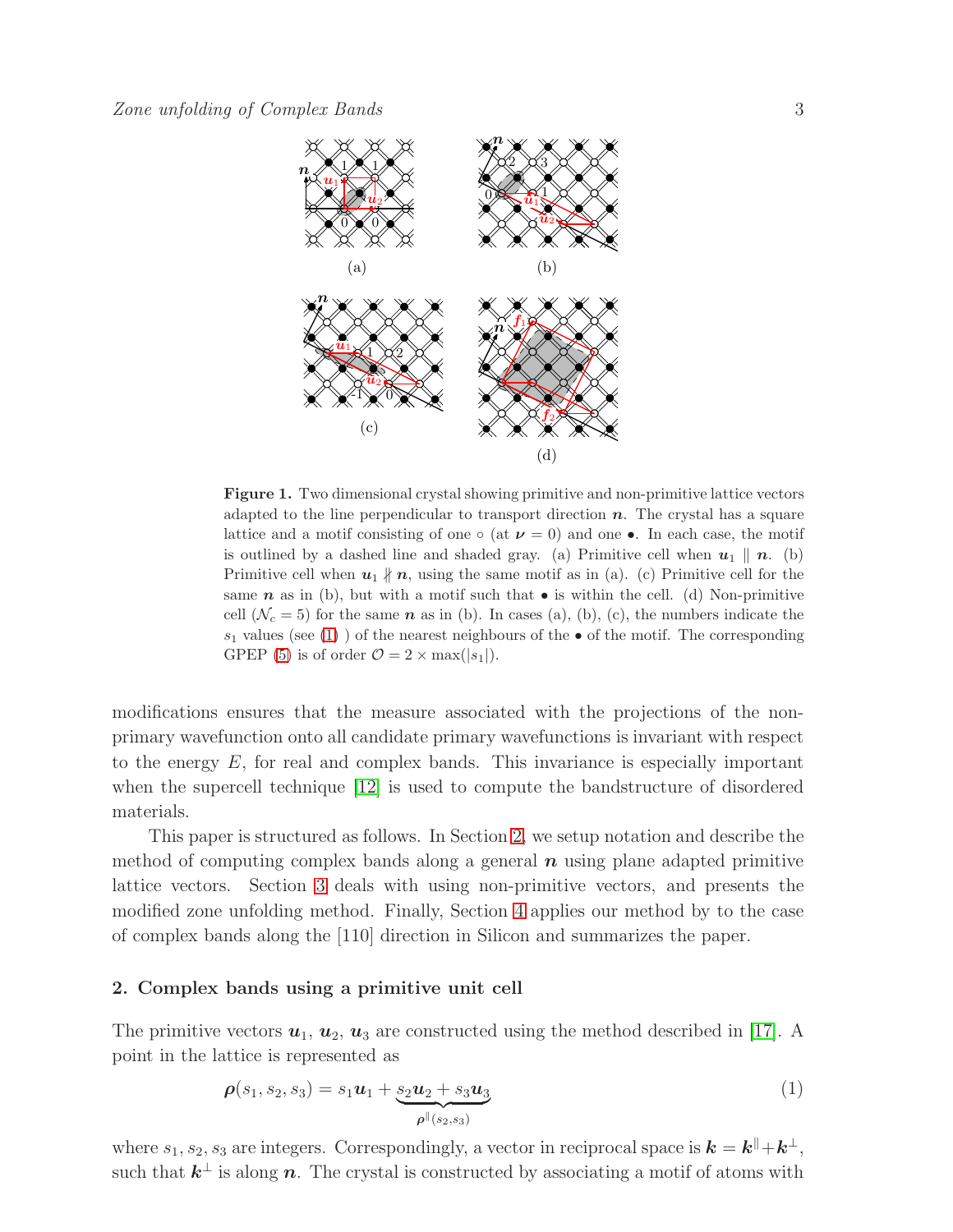each lattice point. For crystals having a Zinc Blende structure, the motif has two atoms. Let  $\nu_m$ ,  $m = 1, 2$  represent the positions of these atoms with respect to the lattice point. We set  $\nu_1 = 0$  without any loss of generality.

There are  $\mathcal{N}_{TB} = 20$  orthonormal orbitals (10 Löwdin orbitals [\[18\]](#page-13-17) of each spin type) associated with each atomic site in the  $sp^3d^5s^*$  scheme. An orbital of type  $\mu$ , spin ς on an atom *m* located at site  $\rho_j$  is given by  $\langle r|\mu, \varsigma; \rho_j + \nu_m \rangle = \phi_{\mu\varsigma}(r - (\rho_j + \nu_m)).$ Complex bands are obtained by expressing the wavefunction  $\psi(\mathbf{r}, \mathbf{k}) = \langle \mathbf{r} | \psi(\mathbf{k}^{\perp}, \mathbf{k}^{\parallel}) \rangle$  as a linear combination of layer Bloch sums [\[6\]](#page-13-5). A layer Bloch sum is a linear superposition of orbitals on all similar atoms associated with a single lattice layer. Denoting the layer Bloch sum corresponding to orbital  $\mu$  with spin  $\varsigma$  on atom m in layer  $s_1 = s$  as  $\xi_{\mu\varsigma m}(\boldsymbol{r};s,\boldsymbol{k}^{\parallel}) = \langle \boldsymbol{r}|\mu,\varsigma;m,s,\boldsymbol{k}^{\parallel} \rangle,$  we have

<span id="page-3-1"></span>
$$
\xi_{\mu\varsigma m}(\boldsymbol{r};s,\boldsymbol{k}^{\parallel})=\frac{1}{\sqrt{M_{\parallel}}}\sum_{j}^{(M_{\parallel})}e^{\iota \boldsymbol{k}^{\parallel}\cdot(\boldsymbol{\rho}_{j}^{\parallel}+s\boldsymbol{u}_{1}+\boldsymbol{\nu}_{m})}\phi_{\mu\varsigma}(\boldsymbol{r}-(\boldsymbol{\rho}_{j}^{\parallel}+s\boldsymbol{u}_{1}+\boldsymbol{\nu}_{m}))
$$
(2)

where the symbol  $\sum_j^{(M_{\parallel})}$  denotes a summation over  $M_{\parallel}$  lattice sites (indexed by j), within a parallelogram with sides along  $u_2, u_3$ . Periodic boundary conditions are imposed w.r.t this parallelogram. We thus write

$$
|\psi(\mathbf{k}^{\perp}, \mathbf{k}^{\parallel})\rangle = \sum_{\mu \leq m} \sum_{s}^{(M_1)} c_s^{\mu \leq m}(\mathbf{k}^{\perp}) |\mu, \varsigma; m, s, \mathbf{k}^{\parallel}\rangle
$$
 (3)

as a summation over  $M_1$  lattice layers. Both  $M_{\parallel}$  and  $M_1$  are allowed to tend to infinity.

The periodicity of the lattice enforces a condition,

<span id="page-3-2"></span>
$$
c_s^{\mu\varsigma m}(\mathbf{k}^\perp) = e^{i\mathbf{k}^\perp \cdot \mathbf{u}_1} c_{s-1}^{\mu\varsigma m}(\mathbf{k}^\perp). \tag{4}
$$

Using these layer Bloch sums as a basis, Schrödinger's equation  $\mathcal{H}|\psi\rangle = E|\psi\rangle$  can be written as a matrix equation  $\forall s$ ,

<span id="page-3-0"></span>
$$
\sum_{p} [H_{s,s-p}][c_{s-p}] + ([H_{s,s}] - [1]E)[c_{s}] + \sum_{p} [H_{s,s+p}][c_{s+p}] = 0 \tag{5}
$$

where  $[c_s]$  is a column matrix of size  $2\mathcal{N}_{TB} \times 1$  such that  $[c_s]_{\mu\varsigma m} = c_s^{\mu\varsigma m}$  and  $[H_{s',s''}]$  is a matrix of size  $2\mathcal{N}_{TB} \times 2\mathcal{N}_{TB}$  such that

$$
[H_{s',s''}]_{\mu's'm',\mu''s''m''} = \langle \mu',\varsigma';m',s',\mathbf{k}^{\parallel}|\mathcal{H}|\mu'',\varsigma'';m'',s'',\mathbf{k}^{\parallel}\rangle. \tag{6}
$$

The summation in [\(5\)](#page-3-0) is over all unique  $p \neq 0$  such that the atom at  $\rho^{\parallel} + (s+p)u_1 + v_0$  is a nearest neighbour of the atom at  $s\mathbf{u}_1 + \mathbf{\nu}_1$ , for some  $\rho^{\parallel}$ . Equation [\(5\)](#page-3-0) is a generalized polynomial eigenvalue problem (of order  $\mathcal{O} = 2 \times \max |p|$ ) with eigenvalue  $\lambda = e^{i \mathbf{k}^{\perp} \cdot \mathbf{u}_1}$ and eigenvector  $[c_s]$ . Following [\[8\]](#page-13-7), [\(5\)](#page-3-0) is said to be \*-palindromic, since  $[H_{s,s}]$  is Hermitian and  $[H_{s,s-p}]^{\dagger} = [H_{s-p,s}] = [H_{s,s+p}]$ ; the † refers to conjugate transpose. The eigenvalues  $\lambda$  thus occur in reciprocal conjugate pairs, i.e. if  $\lambda$  is an eigenvalue, then 1  $\frac{1}{\lambda^*}$  is also an eigenvalue. Hence, the component of  $\mathbf{k}^{\perp}(E)$  along the transport direction,  $k^{\perp}(E)$ , appears in conjugate pairs  $(k^{\perp}, k^{\perp *})$ . Equation [\(5\)](#page-3-0) can be solved for  $k^{\perp}(E)$ by recasting it as a generalized linear eigenvalue problem involving matrices of size  $2 \cdot \mathcal{O} \cdot \mathcal{N}_{TB} \times 2 \cdot \mathcal{O} \cdot \mathcal{N}_{TB}.$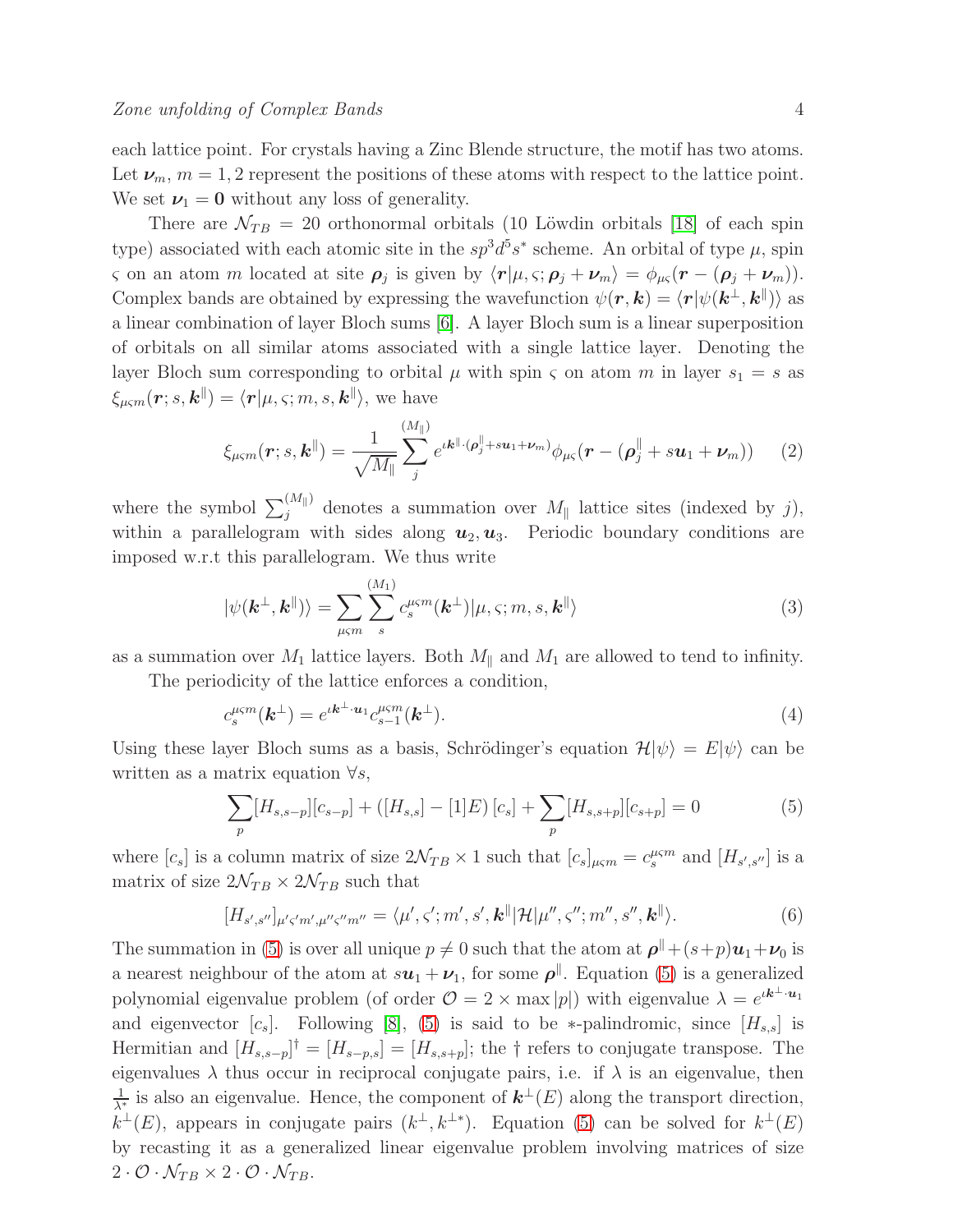The number of terms and the order  $\mathcal O$  of [\(5\)](#page-3-0) depend on  $\mathbf n$ . To see this, consider the toy two-dimensional crystal as shown in Figure [1.](#page-2-0) This crystal has a square lattice and a motif consisting of one  $\circ$  and one  $\bullet$ . Each  $\circ$  is bonded to four  $\bullet$ 's and vice versa. The numbers in Figure [1\(](#page-2-0)a), (b), (c) give the values of p required in [\(5\)](#page-3-0) assuming  $s = 0$ .

# <span id="page-4-0"></span>3. Complex bands using a Non-Primitive unit cell and a Modified Zone unfolding algorithm

Consider the non-primitive unit cell in Figure [1\(](#page-2-0)d). Since  $f_1 \parallel n$ , atoms within the motif bond to atoms belonging only to the same or neighbouring lattice layers. Thus, in the general case, we can ensure that the generalized polynomial eigenvalue problem is restricted to be quadratic, by working with non-primitive vectors  $f_1 \parallel n$ ,  $f_2 = u_2$ ,  $f_3 =$  $u_3$ . The volume of the non-primitive unit cell is an integral multiple  $\mathcal{N}_c$  of that of the primitive cell, causing the the non-primitive Brillouin zone to be  $1/\mathcal{N}_c$  as large as the primitive one. As an example,  $\mathcal{N}_c = 5$  in Figure [1\(](#page-2-0)d). We choose the non-primitive unit cell to have the same origin as the primitive cell. We use upper case Roman and Greek letters to denote quantities related to the non-primitive scheme.

A non-primitive lattice point is given by

<span id="page-4-2"></span>
$$
\boldsymbol{R}(t_1, t_2, t_3) = t_1 \boldsymbol{f}_1 + \underbrace{t_2 \boldsymbol{f}_2 + t_3 \boldsymbol{f}_3}_{\boldsymbol{R}^{\parallel}(t_2, t_3)} \tag{7}
$$

where  $t_1, t_2, t_3$  are integers. A vector in reciprocal space is now  $\mathbf{K} = \mathbf{K}^{\parallel} + \mathbf{K}^{\perp}$ . The motif associated with each lattice point will have  $2\mathcal{N}_c$  atoms, positioned at  $\gamma_n$ ,  $n = 1, 2, \ldots, 2\mathcal{N}_c$  w.r.t the lattice point. Since the primitive and non-primitive cells share a common origin, we set  $\nu_1 = \gamma_1 = 0$ . We denote the non-primitive layer Bloch sum (over  $N_{\parallel}$  lattice sites) as  $\Xi_{\mu\varsigma n}(\bm{r};t,\bm{K}^{\parallel}) = \langle \bm{r} | \mu,\varsigma; n,t,\bm{K}^{\parallel} \rangle$  and wavefunction as  $\Psi(\bm{r},\bm{K}) = \langle \bm{r} | \Psi(\bm{K}^{\perp},\bm{K}^{\parallel}) \rangle$ . Writing

<span id="page-4-1"></span>
$$
|\Psi(\boldsymbol{K}^{\perp},\boldsymbol{K}^{\parallel})\rangle = \sum_{\mu\varsigma n} \sum_{t}^{(N_1)} C_t^{\mu\varsigma n}(\boldsymbol{K}^{\perp})|\mu,\varsigma;n,t,\boldsymbol{K}^{\parallel}\rangle,
$$
\n(8)

we obtain  $K^{\perp}(E)$  by solving the resulting generalized quadratic eigenvalue problem. Finally,  $k^{\perp}(E)$  is computed from  $K^{\perp}(E)$  using the modified zone unfolding algorithm described below.

It is important to recognize that working with large non-primitive cells could present numerical difficulties in the solution of the generalized quadratic eigenvalue problem. Poor quality eigenvalues and eigenvectors could render the zone unfolding method useless. This problem is expected to be most severe for eigenvalues corresponding to large  $|Im(K^{\perp})|$ , owing to the exponential nature of the factor  $\lambda = e^{iK^{\perp}\cdot f_1}$ . However, the problem is mitigated by the fact that our primary application, modelling of tunneling phenomena, only requires evanescent states having the smallest  $|Im(K^{\perp})|$ . Nevertheless, the most important reason for erroneous eigenvalues and eigenvectors is the use of the standard companion linearization scheme [\[8\]](#page-13-7), which neglects the palindromic structure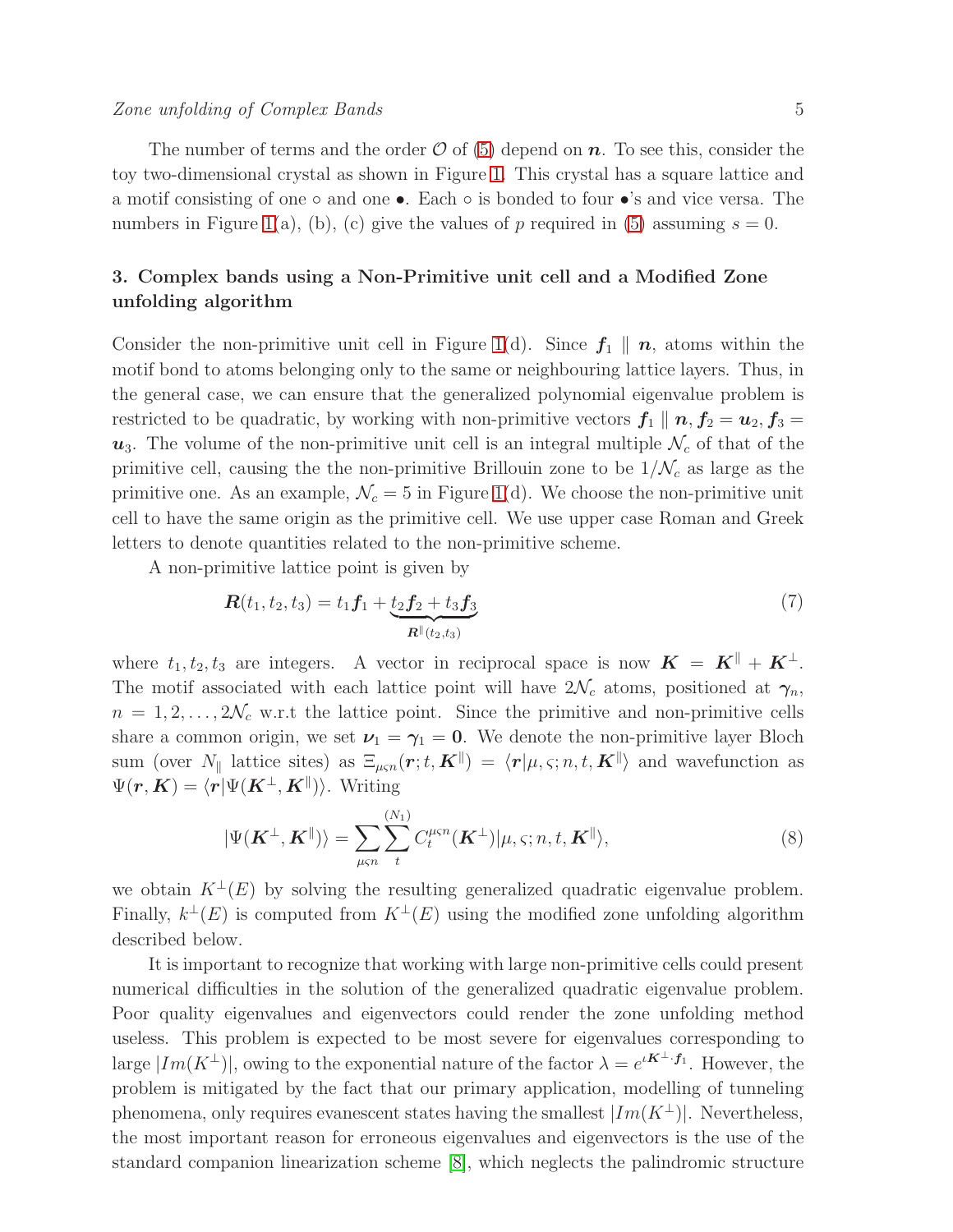of the GPEP (as shown, for example, in [\[19\]](#page-13-18) for the case of vibration analysis of fast trains, involving an eigenvalue problem with similar symmetry). The eigenvalues  $\lambda$ hence no longer appear as  $\lambda$ ,  $\frac{1}{\lambda^*}$  pairs. The use of a structure preserving linearization [\[8,](#page-13-7) [20,](#page-13-19) [21\]](#page-13-20) rectifies this issue, and has been shown to greatly improve the quality of the eigenvalues and eigenvectors. Thus, a careful choice of linearization and eigensolver is critical to the scalability of the method discussed in this paper to large non-primitive cells.

The essential idea in zone unfolding is to express a wavefunction obtained using a non-primitive cell as a linear combination of primitive cell wavefunctions. The process of unfolding then boils down to estimating the contributions of each of these primitive cell wavefunctions to the non-primitive cell wavefunction. In order to achieve this, both the non-primitive and primitive wavefunctions are written in terms of their constituent atomic orbitals.

#### <span id="page-5-5"></span>3.1. Wavefunctions in terms of atomic orbitals

To remain consistent with the zone unfolding algorithm for real bands available in [\[12,](#page-13-11) [13\]](#page-13-12), we use a slightly modified version of the layer Bloch sums to describe the zone unfolding procedure. Working with the non-primitive cell, we define a primed layer Bloch sum  $\Xi'_{\mu\varsigma n}(\boldsymbol{r};t,\boldsymbol{K}^{\parallel}) = \langle \boldsymbol{r}|\mu,\varsigma; n,t,\boldsymbol{K}^{\parallel} \rangle',$ 

<span id="page-5-2"></span>
$$
\Xi'_{\mu\varsigma n}(\boldsymbol{r};t,\boldsymbol{K}^{\parallel})=\frac{1}{\sqrt{N_{\parallel}}}\sum_{j}^{(N_{\parallel})}e^{i\boldsymbol{K}^{\parallel}\cdot(\boldsymbol{R}_{j}^{\parallel}+t\boldsymbol{f}_{1})}\langle\boldsymbol{r}|\mu,\varsigma;\boldsymbol{R}_{j}^{\parallel}+t\boldsymbol{f}_{1}+\gamma_{n}\rangle
$$
(9)

Notice that this differs from the non-primary version of the layer Bloch sum defined in [\(2\)](#page-3-1) only in the absence of the term  $e^{i\mathbf{K}^{\parallel} \cdot \gamma_n}$  preceding the atomic orbital. Following [\(8\)](#page-4-1), we write

<span id="page-5-0"></span>
$$
|\Psi(\boldsymbol{K}^{\perp},\boldsymbol{K}^{\parallel})\rangle = \sum_{\mu\varsigma n} \sum_{t}^{(N_1)} C_t^{\prime \ \mu\varsigma n}(\boldsymbol{K}^{\perp}) |\mu,\varsigma;n,t,\boldsymbol{K}^{\parallel}\rangle^{\prime},
$$
(10)

where, we have similar to [\(4\)](#page-3-2),

<span id="page-5-1"></span>
$$
C_{t+1}^{\prime \ \mu \varsigma n}(\mathbf{K}^{\perp}) = e^{\iota \mathbf{K}^{\perp} \cdot \mathbf{f}_1} C_t^{\prime \ \mu \varsigma n}(\mathbf{K}^{\perp}) \tag{11}
$$

Comparing the two expansions for the wavefunction  $(8)$ ,  $(10)$  we can relate the expansion coefficients in the primed basis to those obtained in the unprimed basis as

<span id="page-5-4"></span>
$$
C_t^{\prime \ \mu s n}(\mathbf{K}^{\perp}) = e^{\iota \mathbf{K}^{\parallel} \cdot \gamma_n} C_t^{\mu s n}(\mathbf{K}^{\perp}).
$$
\n(12)

We now attempt to rewrite the expansion [\(10\)](#page-5-0) in a way such that the condition [\(11\)](#page-5-1) is explicitly imposed. For this, we introduce a quantity  $\tilde{C}'^{\mu\varsigma n}$  which is independent of layer  $t$ , such that

<span id="page-5-3"></span>
$$
C'_{t}^{\mu\varsigma n}(\boldsymbol{K}^{\perp}) = \frac{e^{i\boldsymbol{K}^{\perp}\cdot t\boldsymbol{f}_{1}}}{\sqrt{S_{NP}(\boldsymbol{K}^{\perp})}}\tilde{C}^{\prime\mu\varsigma n}(\boldsymbol{K}^{\perp}),
$$
\n(13)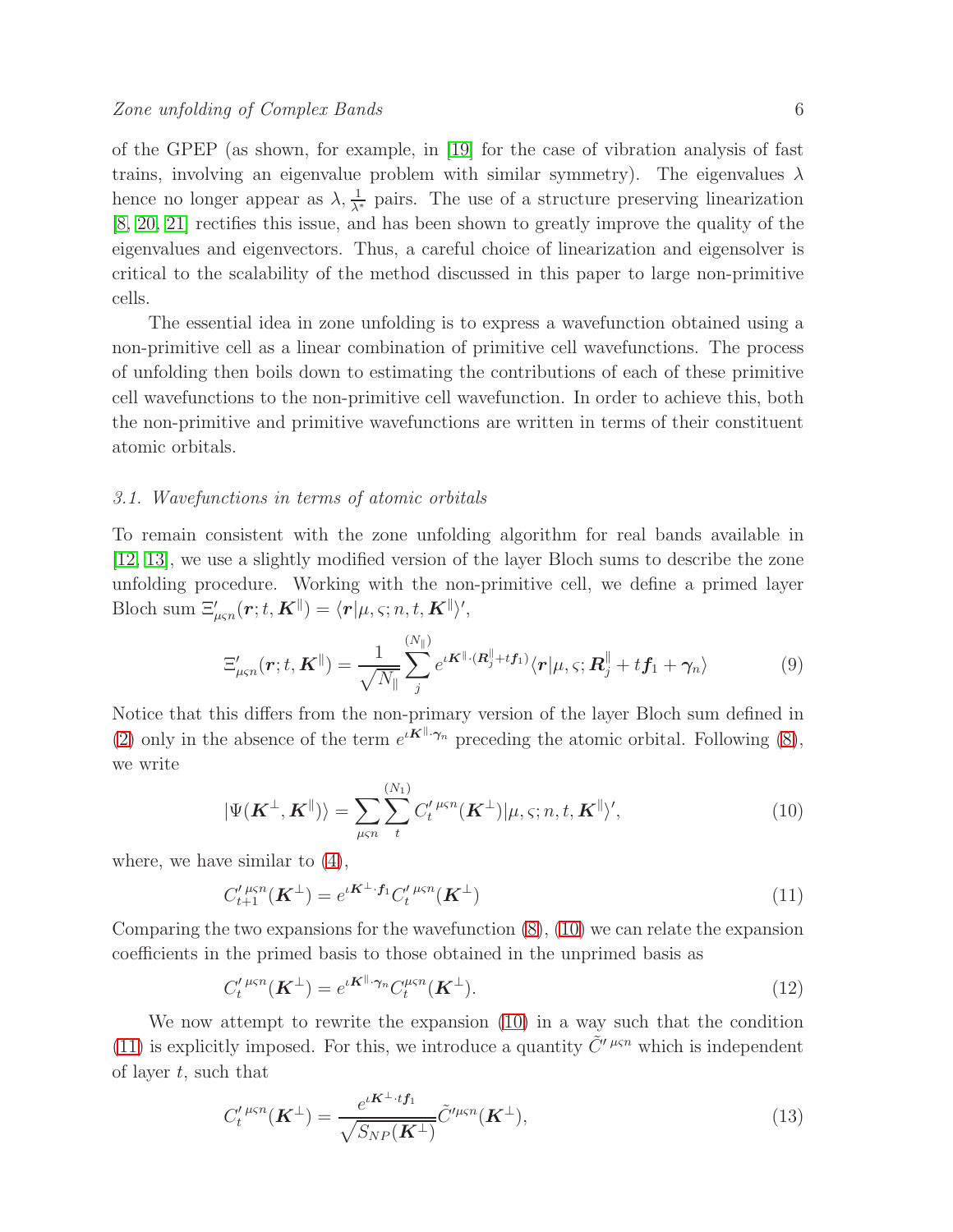<span id="page-6-0"></span>
$$
|\Psi(\mathbf{K}^{\perp}, \mathbf{K}^{\parallel})\rangle = \frac{1}{\sqrt{N_{\parallel}S_{NP}(\mathbf{K}^{\perp})}} \sum_{\mu \leq n} \sum_{j}^{(N_{\parallel})} \sum_{t=0}^{N_{1}-1} \tilde{C}'^{\mu \leq n}(\mathbf{K}^{\perp}) \times
$$

$$
e^{\iota \mathbf{K}^{\perp} \cdot t \mathbf{f}_{1}} e^{\iota \mathbf{K}^{\parallel} \cdot (\mathbf{R}_{j}^{\parallel} + t \mathbf{f}_{1})} |\mu, \varsigma; \mathbf{R}_{j}^{\parallel} + t \mathbf{f}_{1} + \gamma_{n} \rangle
$$
(14)

Note that we have explicitly chosen the limits  $t = 0, ..., N_1 - 1$  for the sum  $\sum_{t}^{(N_1)}$ . The reason for this will become clear in Section [3.2](#page-7-0) when we consider the relationship between non-primitive and primitive reciprocal vectors. In short, we wish to ensure that the atoms considered when working with non-primitive or primitive cells are identical.

One can use the fact that  $\mathbf{K}^{\perp} \cdot \mathbf{R}_{j}^{\parallel} = 0$  and simplify the exponent in [\(14\)](#page-6-0) as

<span id="page-6-1"></span>
$$
\boldsymbol{K}^{\perp} \cdot t\boldsymbol{f}_1 + \boldsymbol{K}^{\parallel} \cdot (\boldsymbol{R}_j^{\parallel} + t\boldsymbol{f}_1) = (\boldsymbol{K}^{\perp} + \boldsymbol{K}^{\parallel}) \cdot (\boldsymbol{R}_j^{\parallel} + t\boldsymbol{f}_1) = \boldsymbol{K} \cdot \boldsymbol{R}_{j'}, \quad (15)
$$

where  $\boldsymbol{R}_{j'} = (\boldsymbol{R}_{j}^{\parallel} + t\boldsymbol{f}_{1})$ . Hence, using [\(15\)](#page-6-1) to rewrite the double summation in [\(14\)](#page-6-0),  $\sum_{j}^{(N_{\parallel})}\sum_{t=0}^{N_{1}-1} \equiv \sum_{j'}^{(N_{NP})}$  (where  $\mathcal{N}_{NP} = N_{\parallel}N_{1}$  refers to the number of non-primitive lattice points) and dropping the  $'$  on  $j'$ , we get

$$
|\Psi(\mathbf{K}^{\perp},\mathbf{K}^{\parallel}\rangle=\sqrt{\frac{N_1}{S_{NP}(\mathbf{K}^{\perp})}}\frac{1}{\sqrt{\mathcal{N}_{NP}}}\sum_{\mu\varsigma n}\sum_{j}^{(\mathcal{N}_{NP})}\tilde{C}^{\prime\,\mu\varsigma n}(\mathbf{K}^{\perp})\times e^{\iota\mathbf{K}\cdot\mathbf{R}_{j}}|\mu,\varsigma;\mathbf{R}_{j}+\gamma_{n}\rangle
$$

We have thus been able to rewrite  $|\Psi(\boldsymbol{K}^{\perp},\boldsymbol{K}^{\parallel}\rangle$  in terms of the full  $\boldsymbol{K}=\boldsymbol{K}^{\perp}+\boldsymbol{K}^{\parallel}$ . Provided we have  $\sum_{\mu \in n} |\tilde{C}'^{\mu \in n}(\boldsymbol{K}^{\perp})|^2 = 1$ , the expression [\(16\)](#page-6-2) is very similar to the one employed in [\[12\]](#page-13-11) for the case of real bands, except for the factor of  $\sqrt{\frac{N_1}{S_{NP}(K^{\perp})}}$ . Indeed, this is the reason that the zone unfolding procedure developed for real bands can be applied to the case of complex bands, albeit with some minor modifications.

We can now write out an expression for the normalization constant  $S_{NP} (K^{\perp})$ so that wavefunction is normalized, i.e.  $\langle \Psi(\mathbf{K}^{\perp}, \mathbf{K}^{\parallel}) | \Psi(\mathbf{K}^{\perp}, \mathbf{K}^{\parallel}) \rangle = 1$ , and  $\sum_{\mu \in \mathbb{N}} |\tilde{C}'^{\mu \in \mathbb{N}}(\boldsymbol{K}^{\perp})|^2 = 1$ . Note that  $\boldsymbol{K}^{\parallel}$  is real; however  $\boldsymbol{K}^{\perp}$  can be complex in general. Using the orthogonality of the Löwdin orbitals, we get

<span id="page-6-2"></span>
$$
S_{NP}(\mathbf{K}^{\perp}) = \sum_{t=0}^{N_1 - 1} e^{-t\alpha}, \text{ where } \alpha = 2Im(\mathbf{K}^{\perp} \cdot \mathbf{f}_1)
$$

$$
= \begin{cases} N_1, & \text{if } \alpha = 0, \\ \frac{1 - e^{-\alpha N_1}}{1 - e^{-\alpha}}, & \text{if } \alpha \neq 0. \end{cases}
$$
(16)

Note that  $S_{NP}(\mathbf{K}^{\perp}) = N_1$  irrespective of the value of  $\mathbf{K}^{\perp}$  when the energy of the wavefunction corresponds to a real band (i.e  $\alpha = 0$ ). However,  $S_{NP}(\mathbf{K}^{\perp})$  depends on  $Im(\mathbf{K}^{\perp})$  in general.

As described in the appendix, the primitive wavefunction is recast similarly as

<span id="page-6-3"></span>
$$
|\psi(\mathbf{k}^{\perp},\mathbf{k}^{\parallel})\rangle = \sqrt{\frac{M_1}{S_P(\mathbf{k}^{\perp})}\frac{1}{\sqrt{\mathcal{N}_P}}\sum_{\mu\varsigma m}\sum_{j}^{(\mathcal{N}_P)}\tilde{c}'^{\mu\varsigma m}(\mathbf{k}^{\perp})e^{\iota \mathbf{k} \cdot \boldsymbol{\rho}_j}|\mu,\varsigma;\boldsymbol{\rho}_j + \boldsymbol{\nu}_m\rangle} (17)
$$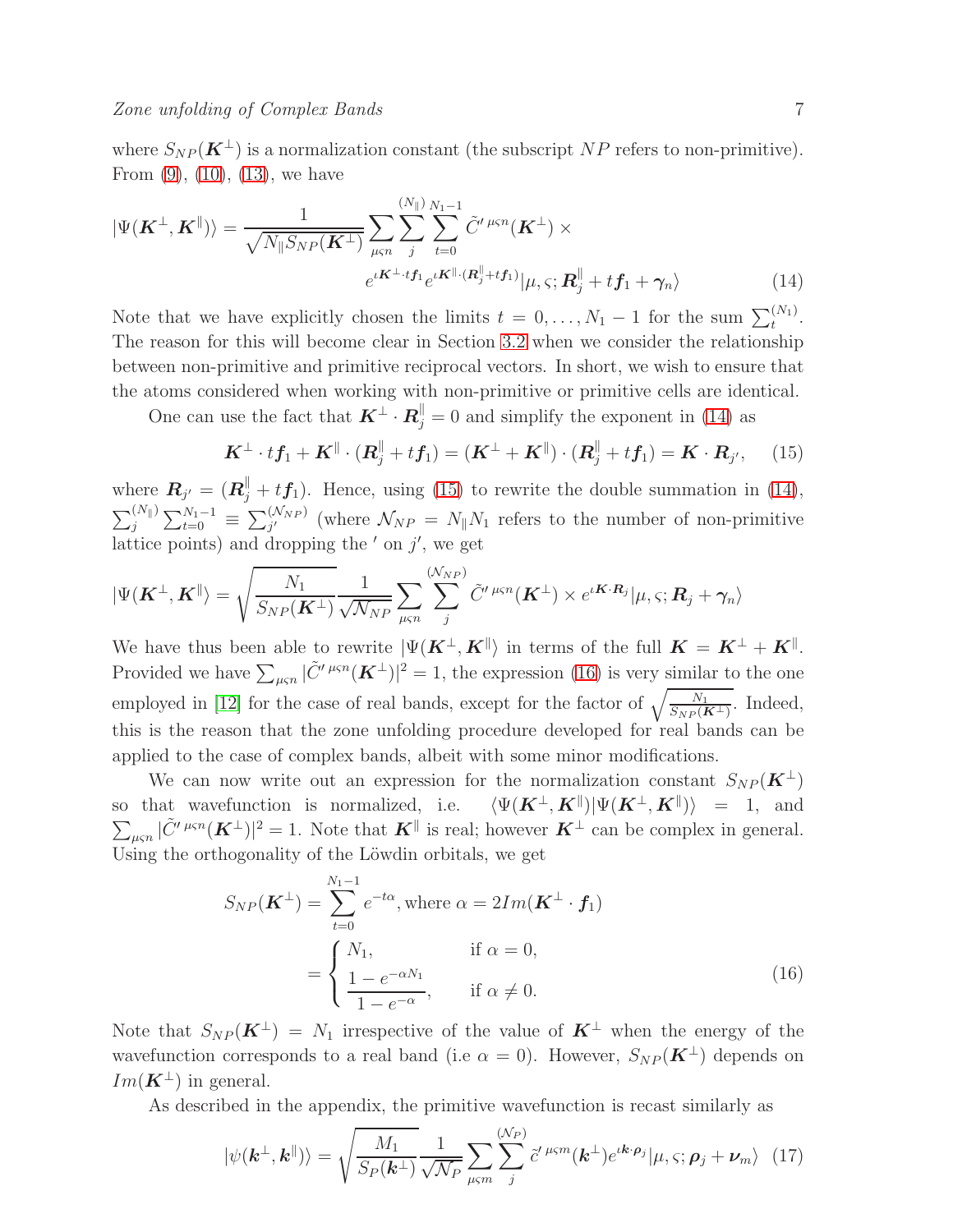with  $S_P(\mathbf{k}^{\perp})$  being a normalization constant.  $\mathcal{N}_P = M_{\parallel} M_1$  refers to the number of primitive lattice points.  $\tilde{c}'^{ \mu \varsigma m}$  is related to the expansion coefficients  $c_s^{\mu \varsigma m}$  by equations similar to  $(12)$ ,  $(13)$ .

#### <span id="page-7-0"></span>3.2. Relationship between primitive and non-primitive reciprocal vectors

By construction,  $u_1$  and  $f_1$  lie to the same side of the plane perpendicular to n. Since the lattice points in the non-primitive lattice are a subset of those in the primitive lattice, the ratio  $\frac{n \cdot f_1}{n \cdot u_1} = L_1$  is an integer. Again, as an example,  $L_1 = 5$  in Figure [1\(](#page-2-0)d). Physically, there are  $L_1$  primitive lattice layers within a single non-primitive lattice layer. Thus the non-primitive and primitive surface adapted unit cells are commensurate [\[11\]](#page-13-10) with each other along  $n$ . On the other hand, the non-primitive and primitive cells are not necessarily commensurate within the plane perpendicular to  $n$ . Since the nonprimitive cell is  $\mathcal{N}_c$  times as large as the primitive cell,  $\mathcal{N}_c$  primitive reciprocal vectors  $k_{\theta}, \theta = 1, 2, \ldots, \mathcal{N}_c$  map onto the same non-primitive reciprocal vector **K**. Using results available in [\[11\]](#page-13-10), we can write

<span id="page-7-1"></span>
$$
\mathbf{k}_{\theta} = \mathbf{K} + \mathbf{q}_{\theta}, \quad \theta = 1, 2, \dots \mathcal{N}_{c}, \tag{18}
$$

where  $q_{\theta}$  is a vector in the first primitive Brillouin zone (and hence purely real) that is commensurate with periodic boundary conditions on the non-primitive cell, i.e.

<span id="page-7-2"></span>
$$
\mathbf{f}_i \cdot \mathbf{q}_\theta = 2\pi \times \text{integer}, \quad i = 1, 2, 3. \tag{19}
$$

Note that  $\forall \theta', \theta'' = 1, 2, \dots N_c, \theta' \neq \theta'',$  no  $q_{\theta'}$  should be related to any other  $q_{\theta''}$  by a primitive reciprocal lattice vector.

We can now justify the choice of summation limits used for  $t$ ,  $s$  in [\(14\)](#page-6-0), [\(A.1\)](#page-12-0) respectively. First, we point out that the layer Bloch sums remain invariant upon a shift in atomic position, by a lattice vector in the plane perpendicular to  $n$  (i.e.  $\forall$ integers  $\alpha_2, \alpha_3$ , a shift  $\alpha_2 \mathbf{u}_2 + \alpha_3 \mathbf{u}_3$  in the case of primitive and  $\alpha_2 \mathbf{f}_2 + \alpha_3 \mathbf{f}_3$  in the case of non-primitive layer Bloch sums). Such a shift merely refers to an identical atom in the motif at a different lattice site. This invariance arises from the summation over all lattice sites, given that periodic boundary conditions are implied on the boundaries of the parallelogram enclosing the lattice sites. However, no periodic boundary condition can be applied along  $u_1, f_1$  when the perpendicular component of the reciprocal vector is complex. Now, let us choose  $N_1 = L_1M_1$ . Then,  $t = 0, 1, \ldots, (N_1 - 1)$  and  $s = 0, 1, \ldots, (M_1 - 1)$  ensures that sums in [\(14\)](#page-6-0), [\(A.1\)](#page-12-0) run over the same physical space in the  $n$  direction; in fact, one could in general choose  $t = t', \ldots, (N_1 - 1 + t')$  and  $s = L_1 t', \ldots, (M_1 - 1 + L_1 t')$ . Further, assume that the primitive motif is such that its atoms are within the unit cell (for example, as in Figure [1\(](#page-2-0)c)). Then, the sets of atoms considered when working with non-primitive or primitive cells differ in position only by some  $\alpha_2 f_2 + \alpha_3 f_3$ , which, in the light of the above discussion implies that the atoms are identical. This is important when we express the non-primitive wavefunction as a linear combination of primitive wavefunctions.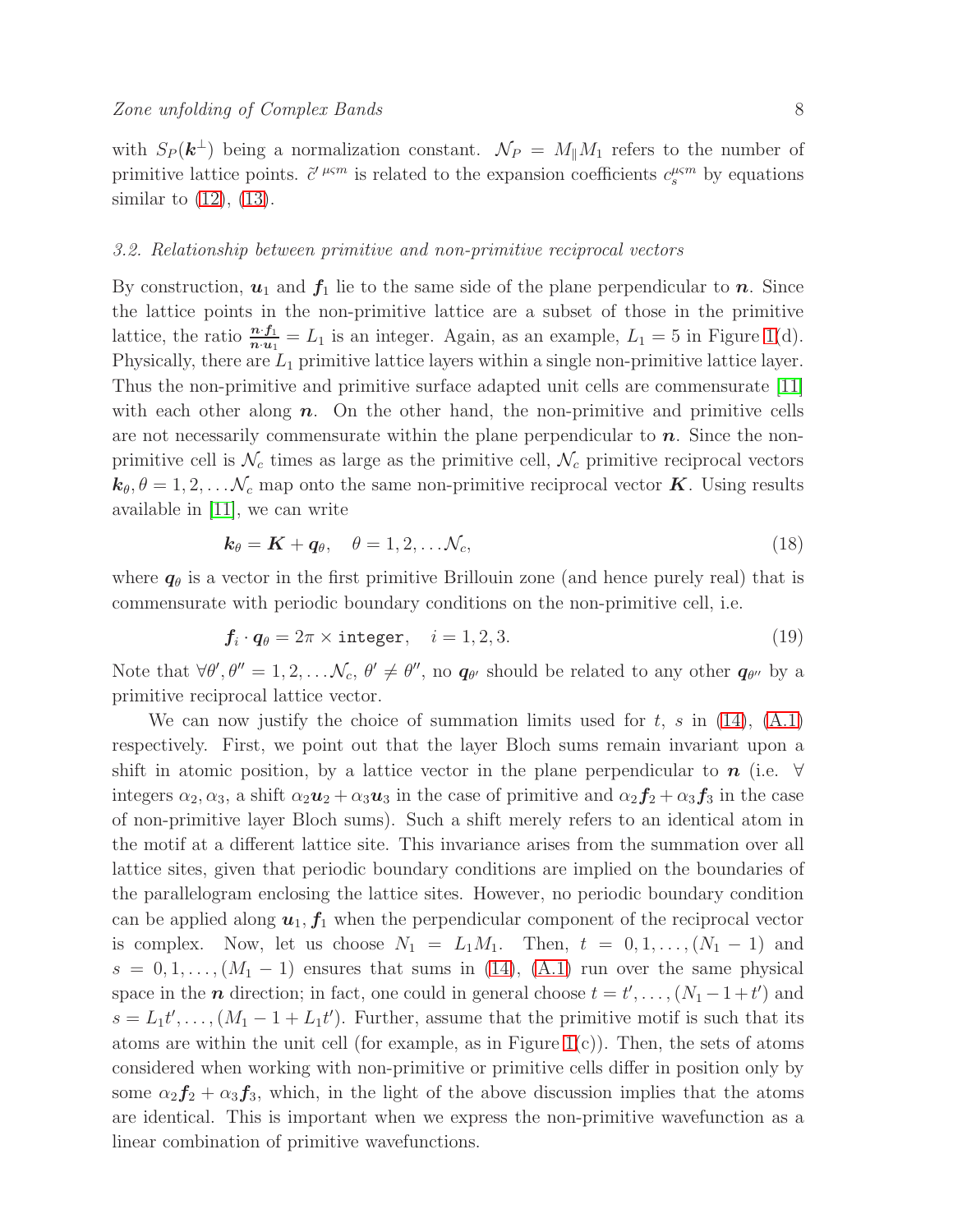#### 3.3. Non-primitive wavefunction in terms of primitive wavefunctions

Consider a non-primitive wavefunction  $|\Psi(\mathbf{K})\rangle$  with energy E. Using [\(18\)](#page-7-1), and following [\[10\]](#page-13-9), we express  $|\Psi(\mathbf{K})\rangle$  in terms of primitive wavefunctions  $|\psi(\mathbf{k}_{\theta})\rangle$  that have the same energy E. Thus,

<span id="page-8-2"></span>
$$
|\Psi(\boldsymbol{K})\rangle = \sum_{\theta=1}^{\mathcal{N}_c} a_{\theta} |\psi(\boldsymbol{k}_{\theta})\rangle = \sum_{\theta=1}^{\mathcal{N}_c} a_{\theta} |\psi(\boldsymbol{K} + \boldsymbol{q}_{\theta})\rangle.
$$
 (20)

The motif associated with a non-primitive lattice point has  $2\mathcal{N}_c$  atoms. The primitive motif has 2 atoms. We introduce  $\tau_l^m = \gamma_n$ , with  $l = 1, ..., \mathcal{N}_c$  and  $m = 1, 2$  to denote the position of the  $l^{th}$  atom of type m (w.r.t the primitive motif) within the non-primitive motif. Correspondingly,  $\tilde{C}^{\prime\mu\varsigma n}$  can be designated as  $\tilde{C}^{\prime\mu\varsigma m}$ . Hence [\(16\)](#page-6-2) is modified as

<span id="page-8-0"></span>
$$
|\Psi(\mathbf{K})\rangle = \sqrt{\frac{N_1}{S_{NP}(\mathbf{K}^{\perp})}\frac{1}{\sqrt{\mathcal{N}_{NP}}}\sum_{\mu\varsigma m}\sum_{j}^{(\mathcal{N}_{NP})}\sum_{l=1}^{N_c}\tilde{C}'^{\mu\varsigma ml}(\mathbf{K}^{\perp})\times}e^{i\mathbf{K}\cdot\mathbf{R}_j}|\mu,\varsigma;\mathbf{R}_j+\boldsymbol{\tau}_l^m\rangle. \tag{21}
$$

Further, each non-primitive unit cell will enclose  $\mathcal{N}_c$  primitive lattice points. Let  $w_l, l = 1, \ldots, \mathcal{N}_c$  denote the positions of these primitive lattice points within a nonprimitive cell, with respect to the common origin of the primitive and non-primitive cells. In [\(17\)](#page-6-3), one can map the atomic positions  $\rho_j + \nu_m$  to equivalent atomic positions  $R_{j'} + \tau_l^m$  where  $\rho_j = R_{j'} + w_l$  and  $\tau_l^m = w_l + \nu_m + s_2f_2 + s_3f_3$  (the equivalence as explained previously is established for some integers  $s_2, s_3$ ). Figure [2](#page-9-0) represents the above mapping pictorially using the two-dimensional crystal of Figure [1.](#page-2-0) The sum  $\sum_{j}^{N_P}$ can then be replaced by a double sum  $\sum_{j'}^{N_{NP}} \sum_{l=1}^{N_c}$ . Dropping the ' on j', and including  $(18)$ , we thus get from  $(17)$ ,

<span id="page-8-1"></span>
$$
|\psi(\mathbf{K}+\boldsymbol{q}_{\theta})\rangle = \sqrt{\frac{M_1}{S_P((\mathbf{K}+\boldsymbol{q}_{\theta})^{\perp})}\frac{1}{\sqrt{\mathcal{N}_{NP}\mathcal{N}_{c}}}\sum_{\mu\varsigma m} \sum_{j}^{(\mathcal{N}_{NP})}\sum_{l=1}^{\mathcal{N}_{c}}}{\tilde{c}'^{\mu\varsigma m}((\mathbf{K}+\boldsymbol{q}_{\theta})^{\perp})e^{\iota(\mathbf{K}+\boldsymbol{q}_{\theta})\cdot(\mathbf{R}_{j}+\boldsymbol{w}_{l})}}|\mu,\varsigma;\mathbf{R}_{j}+\boldsymbol{\tau}_{l}^{m}\rangle.
$$
 (22)

We now substitute [\(21\)](#page-8-0) and [\(22\)](#page-8-1) in [\(20\)](#page-8-2). Note that  $S_P((\mathbf{K} + \boldsymbol{q}_{\theta})^{\perp}) = S_P(\mathbf{K}^{\perp})$  and is independent of  $\theta$ , since  $\boldsymbol{q}_{\theta}$  is purely real. Additionally,  $\boldsymbol{q}_{\theta} \cdot \boldsymbol{R}_{j} = 2\pi \times \boldsymbol{\theta}$  integer from [\(7\)](#page-4-2), [\(19\)](#page-7-2). We then compare the coefficients of  $|\mu, \varsigma; \mathbf{R}_j + \tau_l^m\rangle$  on both sides of [\(20\)](#page-8-2). Rearranging the terms, we obtain a system of  $\mathcal{N}_c$  equations for each combination  $\mu\varsigma m$ ,

<span id="page-8-3"></span>
$$
e^{-\iota \mathbf{K} \cdot \mathbf{w}_l} \tilde{C}'^{\mu \varsigma ml}(\mathbf{K}^{\perp}) = \frac{\Lambda}{\sqrt{\mathcal{N}_c}} \sum_{\theta=1}^{\mathcal{N}_c} e^{\iota \mathbf{w}_l \cdot \mathbf{q}_\theta} \times a_\theta \tilde{c}'^{\mu \varsigma ml}((\mathbf{K} + \mathbf{q}_\theta)^{\perp})
$$
(23)

where  $l = 1, \ldots, \mathcal{N}_c$  and

$$
\Lambda = \sqrt{\frac{M_1 S_{NP}(\mathbf{K}^{\perp})}{N_1 S_P(\mathbf{K}^{\perp})}}.
$$
\n(24)

In order to simplify  $\Lambda$ , we point out that [\(18\)](#page-7-1) implies  $Im(\mathbf{k}_{\theta}^{\perp}) = Im(\mathbf{K}^{\perp})$ . Hence  $\alpha = 2Im(\mathbf{K}^{\perp} \cdot \mathbf{f}_1) = L_1 \times 2Im(\mathbf{k}_{\theta}^{\perp} \cdot \mathbf{u}_1) = L_1 \beta$ . Also note that  $M_1 = L_1 N_1$ . Thus, from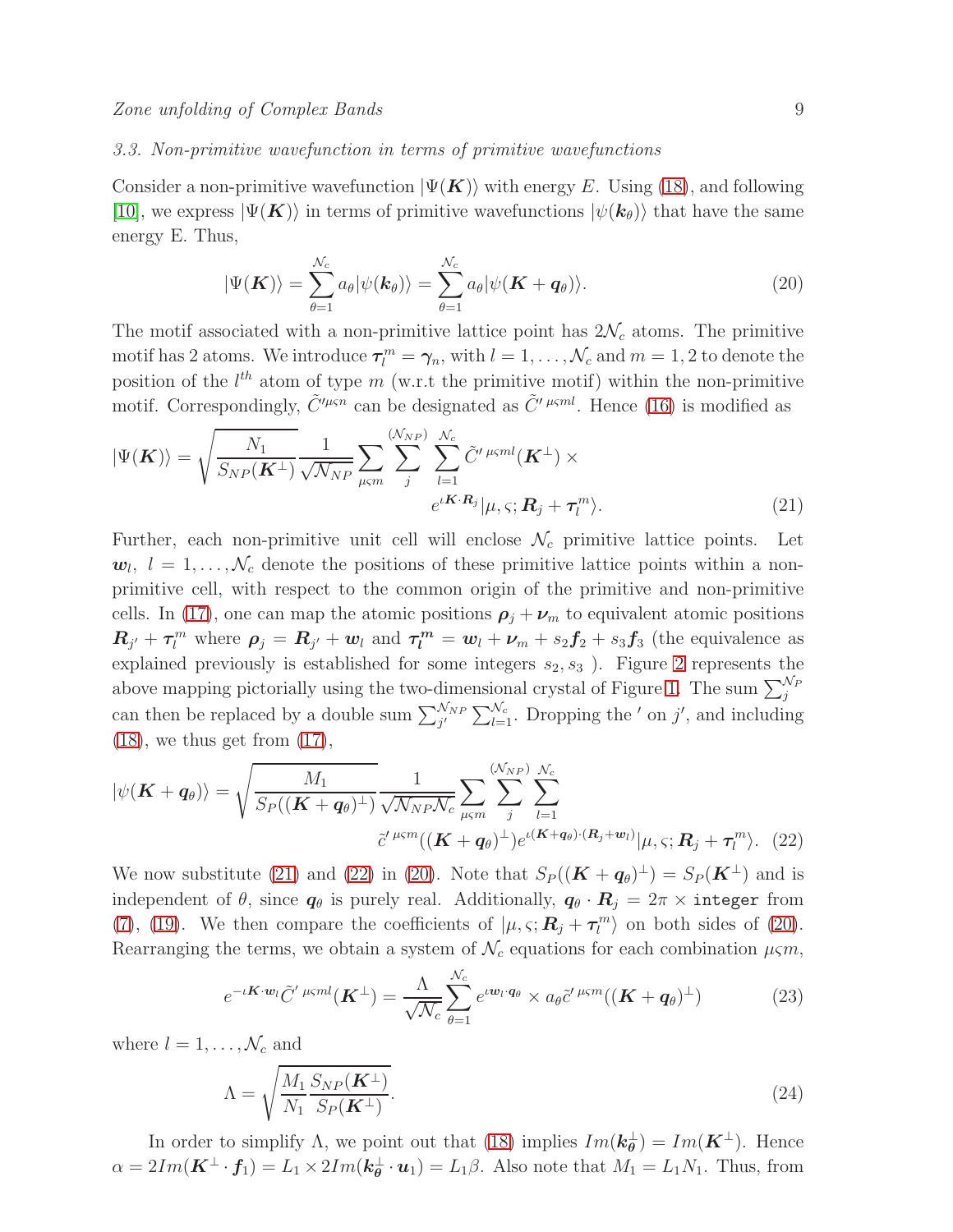

Figure 2. Remapping of atomic positions in the primitive and non-primitive descriptions, shown for one particular  $\bullet$  ( $m = 2$ ) of the two dimensional crystal of Fig. [1.](#page-2-0) Primary motif corresponds to Fig. [1\(](#page-2-0)c). Thin dashed and solid lines show a few primitive and non-primitive cells respectively. Bonds between  $\circ$  and  $\bullet$  not shown, for clarity.

[\(16\)](#page-6-2), [\(A.3\)](#page-13-21) we have

<span id="page-9-0"></span>
$$
\Lambda = \begin{cases} 1, & \text{if } \alpha = \beta = 0, \\ \sqrt{L_1 \frac{1 - e^{-\beta}}{1 - e^{-\alpha}}}, & \text{if } \alpha, \beta \neq 0 \end{cases} \tag{25}
$$

It is important to appreciate that our choices of  $M_1 = L_1 N_1$  and summation limits for t, s in [\(14\)](#page-6-0), [\(A.1\)](#page-12-0) ensure that though  $S_{NP}$ ,  $S_P \to \infty$  as  $N_1, M_1 \to \infty$  and  $\alpha, \beta < 0$ , the ratio  $\frac{S_{NP}}{S_P}$  is always well behaved.

We can transform [\(23\)](#page-8-3) into a matrix equation,

<span id="page-9-1"></span>
$$
[B_{\mu\varsigma m}] = \Lambda [U] \cdot [A_{\mu\varsigma m}] \tag{26}
$$

where

$$
[B_{\mu\varsigma m}] = \begin{bmatrix} e^{-\iota \mathbf{K} \cdot \mathbf{w}_1} \tilde{C}^{\prime \mu\varsigma m1}(\mathbf{K}^{\perp}) \\ \vdots \\ e^{-\iota \mathbf{K} \cdot \mathbf{w}_{\mathcal{N}_c}} \tilde{C}^{\prime \mu\varsigma m \mathcal{N}_c}(\mathbf{K}^{\perp}) \end{bmatrix},
$$
  
\n
$$
[U] = \frac{1}{\sqrt{\mathcal{N}_c}} \begin{bmatrix} e^{\iota \mathbf{w}_1 \cdot \mathbf{q}_1} & \cdots & e^{\iota \mathbf{w}_1 \cdot \mathbf{q}_{\mathcal{N}_c}} \\ \vdots & \ddots & \vdots \\ e^{\iota \mathbf{w}_{\mathcal{N}_c} \cdot \mathbf{q}_1} & \cdots & e^{\iota \mathbf{w}_{\mathcal{N}_c} \cdot \mathbf{q}_{\mathcal{N}_c}} \end{bmatrix},
$$
  
\n
$$
[A_{\mu\varsigma m}] = \begin{bmatrix} a_1 \tilde{c}^{\prime \mu\varsigma m}((\mathbf{K} + \mathbf{q}_1)^{\perp}) \\ \vdots \\ a_{\mathcal{N}_c} \tilde{c}^{\prime \mu\varsigma m}((\mathbf{K} + \mathbf{q}_{\mathcal{N}_c})^{\perp}) \end{bmatrix}.
$$

We remark that [\(26\)](#page-9-1) is very similar to the equation derived in [\[10\]](#page-13-9) for the case of real bands, except for the additional factor  $\Lambda$ . Following [\[10\]](#page-13-9), we solve [\(26\)](#page-9-1) to obtain  $[A_{\mu\varsigma m}]$ for all combinations of  $\mu \varsigma m$ , using the property that  $[U]$  is unitary. Since we have ensured  $\sum_{\mu \in \mathbb{N}} |\tilde{c}'^{\mu \in \mathbb{N}}|^2 = 1$ , we obtain

$$
a_{\theta} = \sqrt{\sum_{\mu \in m} \left| \left[ A_{\mu \in m} \right]_{\theta} \right|^2} \tag{27}
$$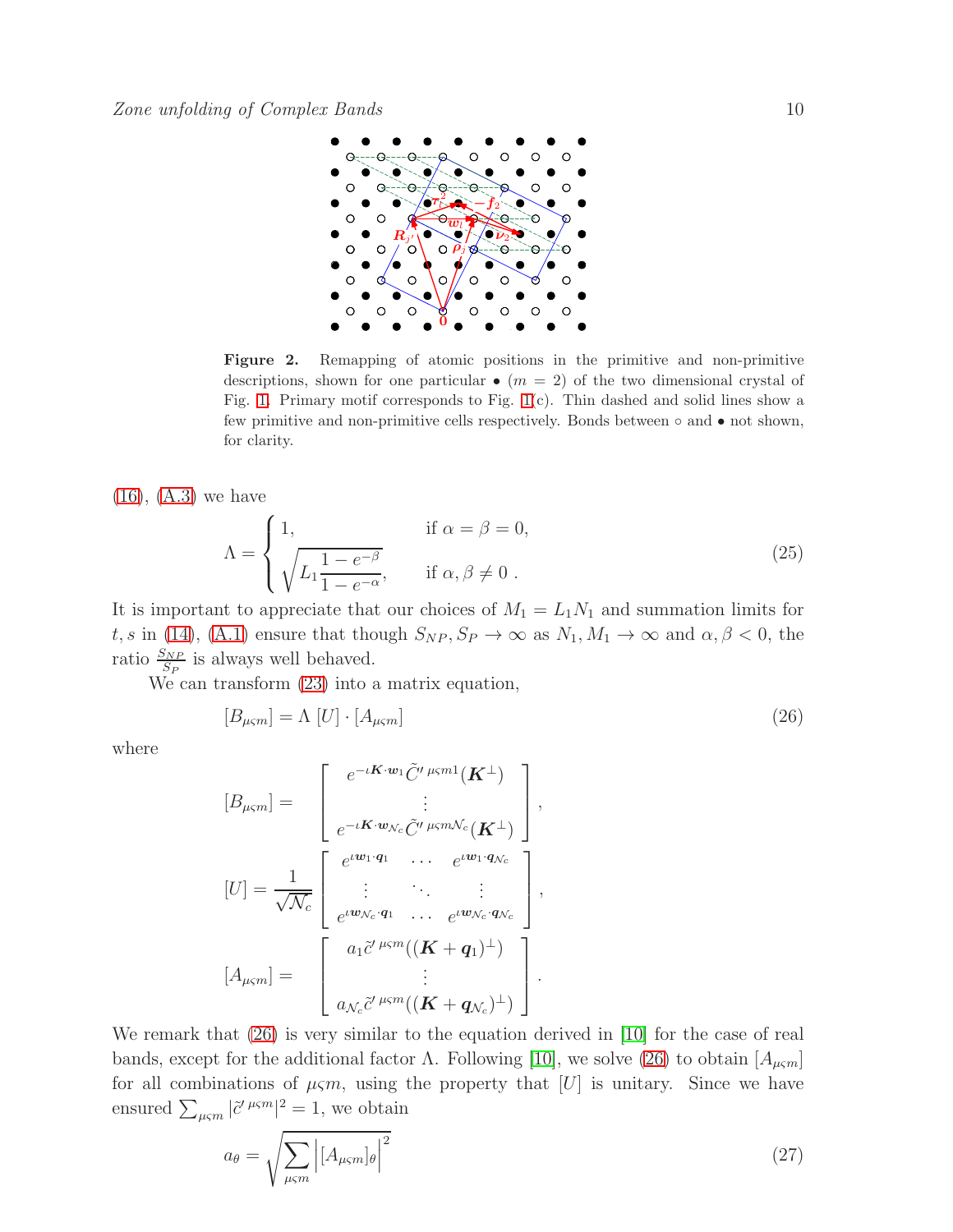Further, since both  $|\Psi(\mathbf{K})\rangle$  and  $|\psi(\mathbf{k})\rangle$  have been normalized, and wavefunctions corresponding to different wavevectors are orthogonal, the measure associated with the projections of the non-primitive wavefunction  $|\Psi(\mathbf{K})\rangle$  onto candidate primitive wavefunctions  $|\psi(\mathbf{K} + \boldsymbol{q}_{\theta})\rangle$ ,

$$
\mathcal{M} = \sum_{\theta=1}^{\mathcal{N}_c} |a_{\theta}|^2 = 1,\tag{28}
$$

independent of the energy E. It is reasonable to expect that most  $a_{\theta}$  will be zero. The primitive wavevectors  $\mathbf{K} + \mathbf{q}_{\theta}$  ( $\forall \theta$  such that  $a_{\theta} \neq 0$ ) represent unfolded states corresponding to the non-primitive wavevector  $\boldsymbol{K}$ . Note that these may lie outside the first primitive Brillouin zone, in which case, they need to be shifted back in using an appropriate primitive reciprocal lattice vector.

We now clarify an issue related to determining the values of  $\tilde{C}'^{\mu\varsigma n}$  from the eigenvectors of the non-primitive version of palindromic eigenvalue problem [\(5\)](#page-3-0). Note first that constant  $\times$   $[C_t]$  is as good an eigenvector as  $[C_t]$ , where constant is in any complex number independent of  $\mu \varsigma n$ . Thus, the eigensolver can be thought of as returning an eigenvector, constant  $\times$  [ $C_t$ ], normalized such that  $\sum_{\mu\varsigma n} |{\tt constant}\; \times$  $[C_t]_{\mu\varsigma n}|^2 = 1$ . Now, from [\(12\)](#page-5-4), [\(13\)](#page-5-3) we have

<span id="page-10-0"></span>
$$
\tilde{C}^{\prime\mu\varsigma n}(\mathbf{K}^{\perp}) = e^{\iota \mathbf{K}^{\parallel} \cdot \gamma_n} \times \underbrace{\sqrt{S_{NP}(\mathbf{K}^{\perp})}}_{\text{eigenvector}} e^{-\iota \mathbf{K}^{\perp} \cdot t} f_1} \times [C_t]_{\mu\varsigma n}
$$
\n(29)

Choosing constant  $=\sqrt{S_{NP}(\boldsymbol{K}^{\perp})}e^{-\iota \boldsymbol{K}^{\perp}\cdot t}$ , we can associate  $\tilde{C}'^{\mu\varsigma n}$  with the eigenvector returned by the solver, after scaling individual rows are by  $e^{i\mathbf{K}^{\parallel}\cdot\boldsymbol{\gamma}_n}$ , as shown in [\(29\)](#page-10-0). Since  $\mathbf{K}^{\parallel}$  is real, this ensures that  $\sum_{\mu \in \mathbb{N}} |\tilde{C}'^{\mu \in \mathbb{N}}|^2 = 1$ .

Finally, a we would like to comment on the possible implications of this work to determine the complex bandstructure of disordered materials. The supercell method computes energy bands using a large non-primitive supercell, and unfolds these onto a fictitious primitive small-cell. This supercell is non-primitive w.r.t  $u_2, u_3$  (i.e.  $f_2 = N_2u_2, f_3 = N_3u_3$  for integers  $N_2, N_3 > 1$ ). As mentioned earlier, a careful choice of linearization scheme and eigensolver is essential to obtain useful results. Systems with disorder can be thought to have a spread in their  $E(\mathbf{k})$  dispersion – i.e. at any  $k$ , there are states with energies within an interval given by a mean energy  $E$ , and a deviation  $\delta E$  about this mean. Equivalently, at any energy E, each complex band can be thought of having a mean  $\bar{\mathbf{k}}^{\perp}(E)$  and a spread  $\delta \mathbf{k}^{\perp}(E)$ . The central idea of the supercell technique applied to real bands is to extend the summation in [\(20\)](#page-8-2) so that a supercell state  $|\Psi_p(K)\rangle$  with energy  $E_p$  is expressed in terms of  $N_{O\,cell}$  small cell states with energies  $E_{\eta}$  as

$$
|\Psi_p(\boldsymbol{K})\rangle = \sum_{\eta=1}^{N_O} \sum_{\theta=1}^{U_C} a_{\eta,\theta;p} |\psi_\eta(\boldsymbol{K} + \boldsymbol{q}_{\theta})\rangle, \tag{30}
$$

where  $N_{O\,cell}$  refers to the number of orbitals in the small-cell, and hence is the number of small-cell energy bands at any given  $k$ . It is reasonable to expect that the supercell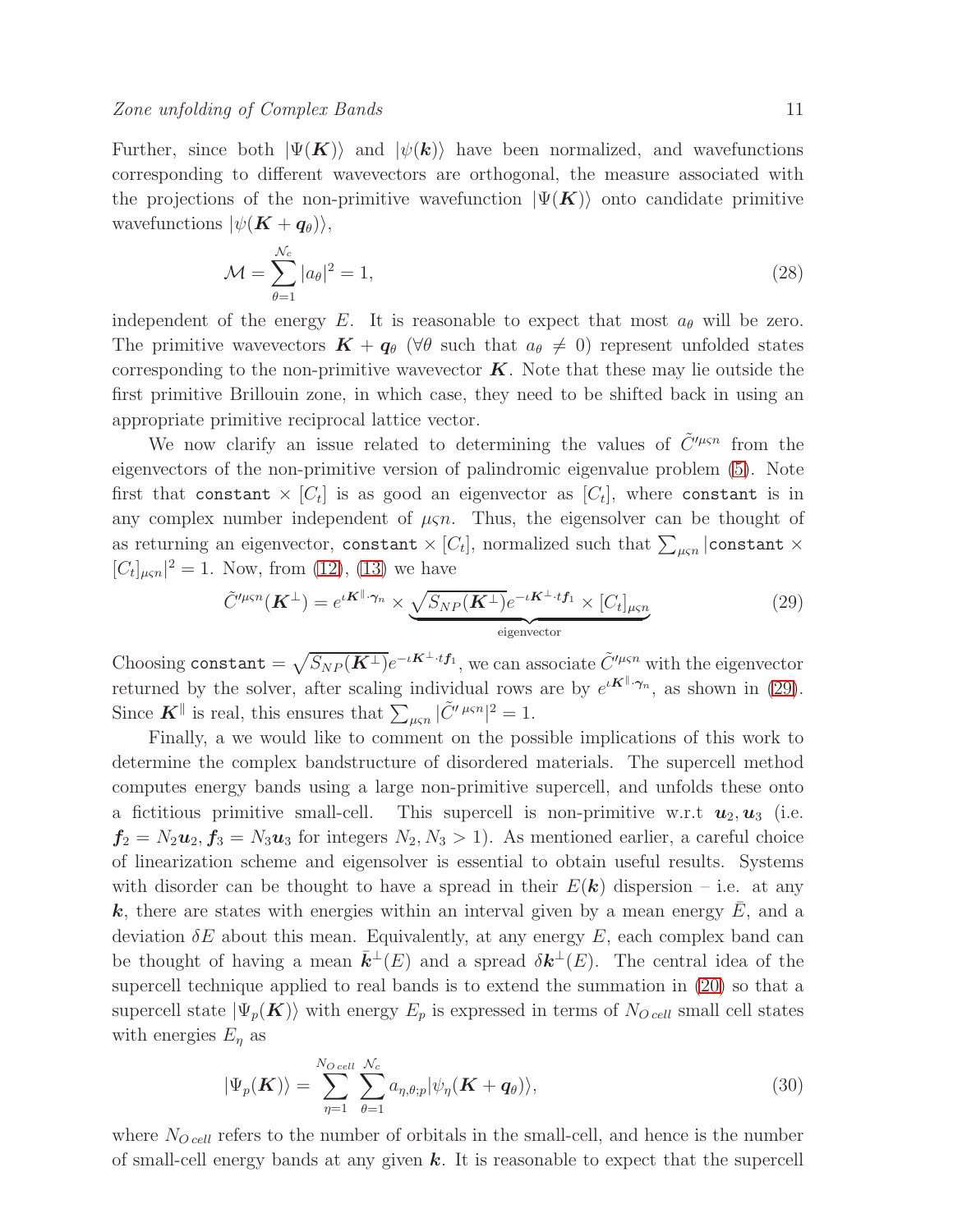

<span id="page-11-1"></span>**Figure 3.** Complex bandstructure of Silicon (lattice constant a) along [110]. Tight binding parameters are taken from [\[5\]](#page-13-4). Real and imaginary parts of the wavevector are shown on the right and left panels respectively. Pure real and pure imaginary bands are in black, red whereas complex bands are in grey, dark red for  $k^{\parallel} = 0$ ,  $\mathbf{k}^{\parallel} = (0, 0, 0.84 \times 2\pi/a)$  respectively. Lines represent results using primitive vectors whereas the filled squares represent results using non-primitive vectors followed by zone unfolding.

technique, when extended to compute the complex bandstructure of disordered materials will similarly involve a summation of states with different energies. The invariance of M on energy will hence be useful in simplifying computation. The details of such a computation are beyond the scope of the present work, and could be the subject of further study.

## <span id="page-11-0"></span>4. Application and Summary

Transport along the [110] direction leads to a quartic GPEP when working with primitive vectors. On the other hand, the smallest non-primitive unit cell such that  $f_1 \parallel n$  is a double cell  $(\mathcal{N}_c = 2)$ . Thus, there are two possible primitive wavevectors that each nonprimitive wavevector can unfold onto. Figure [3](#page-11-1) compares the complex bandstructure of Silicon along the [110] direction, obtained using a primitive cell with that obtained using this non-primitive cell, followed by our zone-unfolding procedure. Tight binding parameters are taken from [\[5\]](#page-13-4). Two different value of  $k^{\parallel}$  are considered, corresponding to k paths through  $(0, 0, 0)$  (valence band maximum) and  $(0, 0, 0.84 \times 2\pi/a)$  (one of the  $\Delta$  conduction valleys). The two methods yield identical results. Further, Table [1](#page-12-1) demonstrates the invariance of the measure  $\mathcal{M} = \sum_{\theta} |a_{\theta}|^2$  on energy E ensured by the inclusion of the factor  $\Lambda$ .

In conclusion, we have derived a unified method of unfolding real and complex bands in a nearest neighbour tight-binding scheme. This method reduces to the unfolding method available in literature [\[10\]](#page-13-9), for the case of real bands. Using this unfolding method, complex bands along any general transport direction  $\boldsymbol{n}$  can be computed by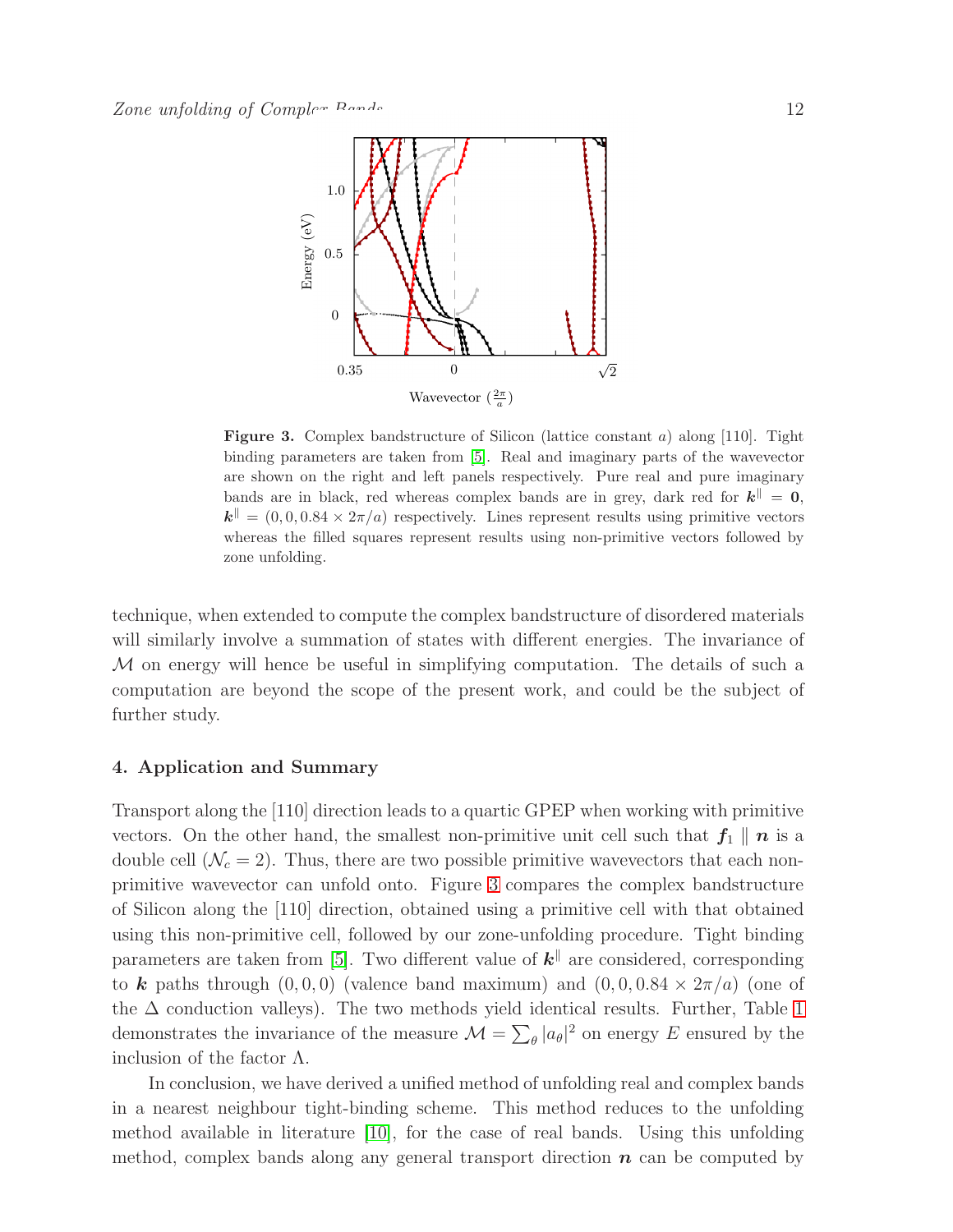<span id="page-12-1"></span>**Table 1.** Effect of factor  $\Lambda$  [\(26\)](#page-9-1) on the measure  $\mathcal{M} = \sum_{\theta} |a_{\theta}|^2$  for states having the smallest values of  $|Im(k^{\perp}(E))|$  and  $\mathbf{k}^{\parallel} = (0,0,0.84 \times 2\pi/a)$ .  $\mathcal{M}_{old}$  is the value of M setting  $\Lambda = 1$ , corresponding to the result provided by the real band unfolding algorithm of [\[10\]](#page-13-9).  $M_{new}$  corresponds to the measure as computed by the modified unfolding algorithm described in this work.

| E(eV) | $K^{\perp}(2\pi/a)$   | $k^{\perp}(2\pi/a)$  |       | $\mathcal{M}_{old}$ $\mathcal{M}_{new}$ |
|-------|-----------------------|----------------------|-------|-----------------------------------------|
| 0.05  | $-0.116 + 0.126\iota$ | $1.299 + 0.126\iota$ | 1.272 | 1.0                                     |
| 0.8   | $0.103\iota$          | $0.103\iota$         | 1.224 | 1.0                                     |

the solution of a generalized quadratic eigenvalue problem, using a non-primitive unit cell. This overcomes the difficulties regarding the solution of generalized polynomial eigenvalue problems of large order, that may result when computing complex bands using primitive cells for general  $n$ . Finally, our method ensures an energy invariant measure for the projections of the non-primary wavefunction onto all candidate primary wavefunctions. This invariance will be important for computing complex bands of disordered materials using a supercell approach [\[12\]](#page-13-11).

#### Acknowledgments

The authors wish to thank Dr. S. E. Laux, IBM USA, for stimulating discussions and access to his complex bandstructure code and Dr. Rajan Pandey, Dr. Samarth Aggarwal (IBM India), G. Vijaya Kumar (IIT Madras) for helpful suggestions. A. Ajoy wishes to thank IBM India for financial support.

# Appendix

## Appendix A. Primitive wavefunction in terms of atomic orbitals

Replacing  $f, t, \mathbf{R}, n, N, \Xi, \Psi, C'$  describing the non-primitive wavefunctions with  $u, s, \rho, m, M, \xi, \psi, c'$  respectively in Section [3.1,](#page-5-5) we have the primary wavefunction

<span id="page-12-0"></span>
$$
|\psi(\mathbf{k}^{\perp}, \mathbf{k}^{\parallel})\rangle = \frac{1}{\sqrt{M_{\parallel}S_P(\mathbf{k}^{\perp})}} \sum_{\mu \leq m} \sum_{j}^{(M_{\parallel})} \sum_{s=0}^{M_{1}-1} \tilde{c}'^{\mu \leq m}(\mathbf{k}^{\perp}) \times
$$

$$
e^{i\mathbf{k}^{\perp} \cdot s\mathbf{u}_{1}} e^{i\mathbf{k}^{\parallel} \cdot (\boldsymbol{\rho}_{j}^{\parallel} + s\mathbf{u}_{1})} |\mu, \varsigma; \boldsymbol{\rho}_{j}^{\parallel} + s\mathbf{u}_{1} + \boldsymbol{\nu}_{m} \rangle \tag{A.1}
$$

In going from [\(A.1\)](#page-12-0) to [\(17\)](#page-6-3), we use the fact that by construction,  $\mathbf{k}^{\perp} \cdot \boldsymbol{\rho}_{j}^{\parallel} = 0$ . Hence, the exponent in [\(A.1\)](#page-12-0) is simplified as

$$
\mathbf{k}^{\perp} \cdot s\mathbf{u}_1 + \mathbf{k}^{\parallel} \cdot (\boldsymbol{\rho}_j^{\parallel} + s\mathbf{u}_1) = \mathbf{k} \cdot \boldsymbol{\rho}_{j'}, \tag{A.2}
$$

where  $\rho_{j'} = (\rho_j^{\parallel} + s u_1)$ . The double summation in [\(A.1\)](#page-12-0),  $\sum_j^{(M_{\parallel})} \sum_{s=0}^{M_1-1} \equiv \sum_{j'}^{(N_P)}$  (where  $\mathcal{N}_P = M_{\parallel} M_1$  refers to the number of primitive lattice points) and the ' can finally be dropped from  $j'$ .